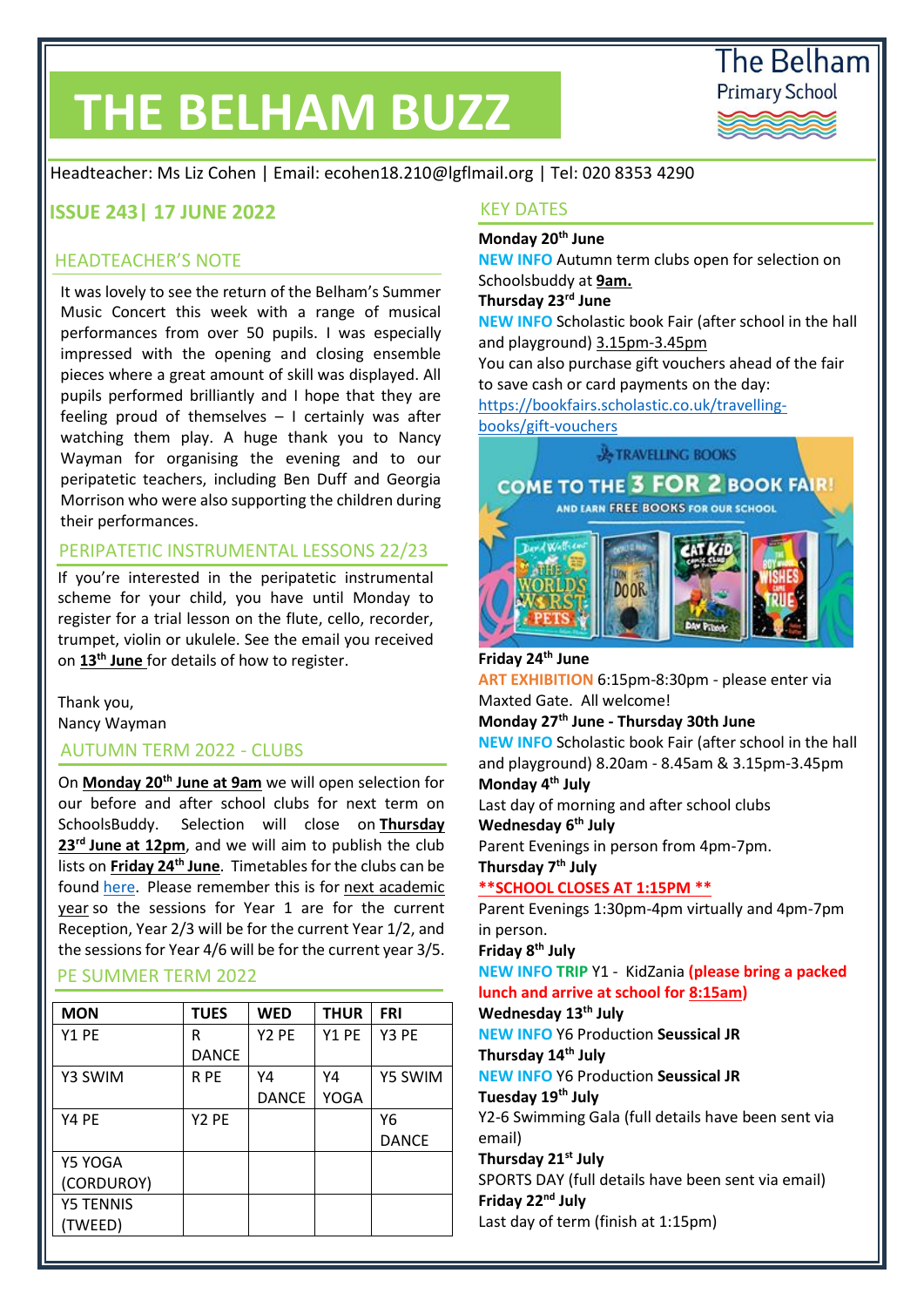# **THE BELHAM BUZZ**



# **ISSUE 243| 17 JUNE 2022**

# Headteacher: Ms Liz Cohen | Email: ecohen18.210@lgflmail.org | Tel: 020 8353 4290

# BEE ART WORKSHOP – PRINTS

Before half term, Years 4 and 5 had a workshop with renowned artist Jessica Albarn

[www.jessicaalbarn.co.uk](file://///thebelhamprimaryschool.org.uk/pd$/AdminOffice/CATHERINE%20ROSS/CATHERINE%20MURRAY/www.jessicaalbarn.co.uk%20) and produced some absolutely fantastic bee based art. Jessica is working with a top end fine art print studio, Jealous Gallery [www.jealousgallery.com](file://///thebelhamprimaryschool.org.uk/pd$/AdminOffice/CATHERINE%20ROSS/CATHERINE%20MURRAY/www.jealousgallery.com%20) to turn the children's work into limited edition signed prints, with a beautiful gold hand screen printed overlay. We're really excited that each child who was involved in the production will be able to own one of these prints.

We are hoping that proofs of these incredibly high quality prints will be available to view at the Art Show next week, and we will be opening up a Just Giving donation page to take orders soon. Here are some pictures of the prints in development at Jealous studios as the artist works in collaboration with the printer to design the overlay and work out the final design. Once the design is finalised, each image will be hand printed with the gold overlay!

# Tickets for our Y6 production are now available to book here –

[https://www.eventbrite.co.uk/e/seussical-jr-tickets-](https://www.eventbrite.co.uk/e/seussical-jr-tickets-366650520577)[366650520577](https://www.eventbrite.co.uk/e/seussical-jr-tickets-366650520577)

Y6 PRODUCTION – SEUSSICAL JR

Performances are on Wednesday  $13<sup>th</sup>$  @ 6:30pm and Thursday  $14<sup>th</sup>$  July @ 1:30pm & 6:30pm.

If you would like to purchase any of the show merchandise, you can do so here –

#### <https://thebelhamprimaryschool.square.site/>

All money raised will go to support next year's production.

Thank you for your support!

### PERIPATETIC INSTRUMENTAL LESSONS 22/23

If you're interested in the peripatetic instrumental scheme for your child, you have until Monday to register for a trial lesson on the flute, cello, recorder, trumpet, violin or ukulele. See the email you received on **13th June** for details of how to register.

Thank you, Nancy Wayman

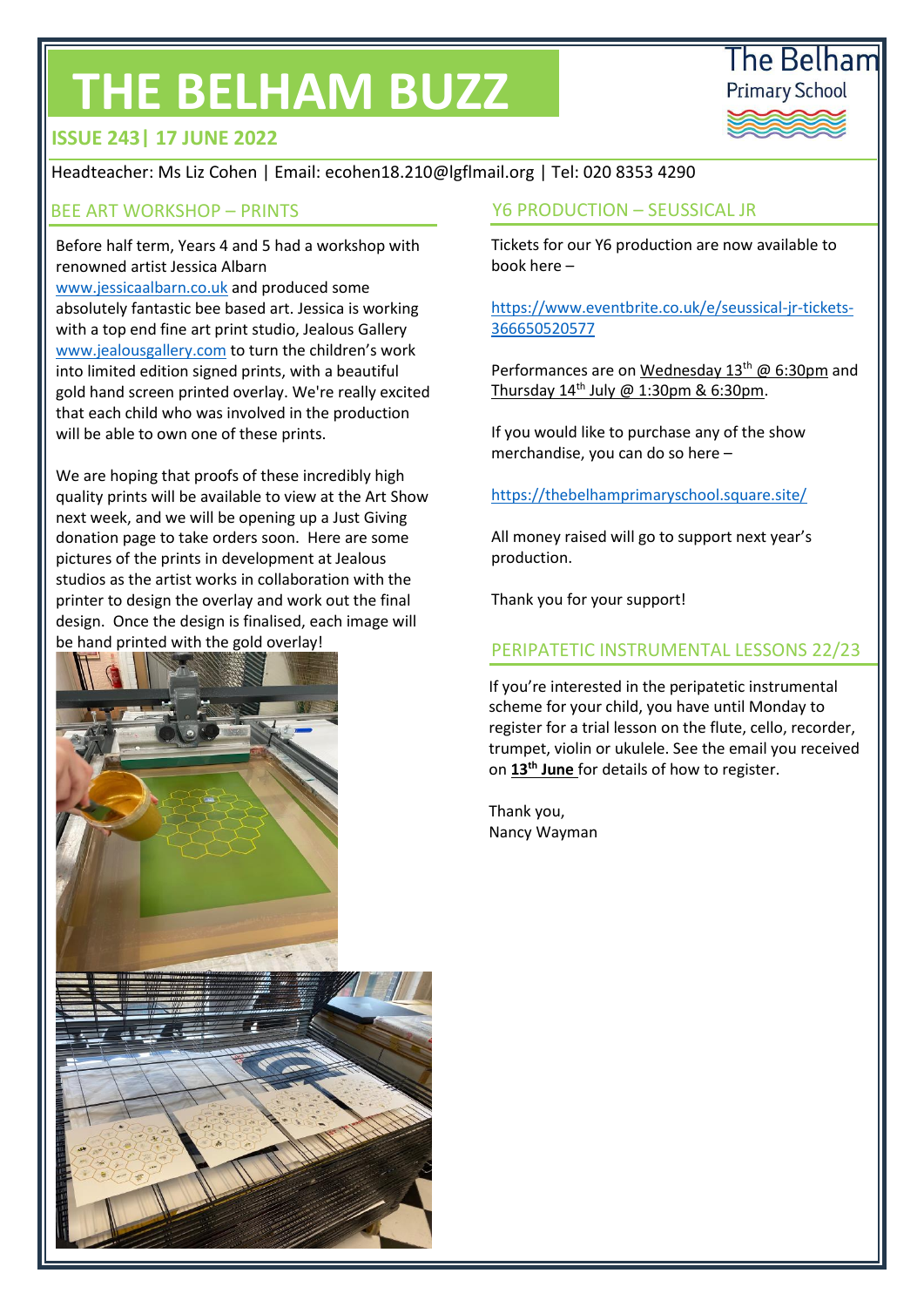# THE FRIENDS' FRIENDLY

# **ISSUE 149: 17 JUNE 2022**

Meet the FOB Committee & Class Reps <http://www.thebelhamprimaryschool.org.uk/friends-of-belham.html>

# [friendsofbelham@gmail.com](mailto:friendsofbelham@gmail.com)

Contact us

# **SAVE THE DATE**

| 24 June    | FOB Drinks at the Belham Art<br>Exhibition |
|------------|--------------------------------------------|
| $1-3$ July | FOB Camping weekend                        |
| 16 July    | Belham gardening day                       |
| 25 Sept    | Belham Fun Run                             |

All tickets from[: https://www.tickettailor.com/events/friendsofbelham](https://www.tickettailor.com/events/friendsofbelham)

# **DRINKS AT THE ART EXHIBITION – FRIDAY 24th JUNE**

FOB will be hosting some drinks during the school's Art Exhibition on the  $24<sup>th</sup>$  June in the school yard. Pimms is planned again, so please feel free to hang around and enjoy the summer's evening in the company of amazing art, drinks and music. Card only payments.

# **BELHAM CAMPING**

We have released a few more tickets for Saturday night and still have tickets left for Friday night, as well as Saturday day tickets. Tickets are £5.50 per person per night, £2.50 for day tickets:

[https://www.tickettailor.com/events/friendsofbelha](https://www.tickettailor.com/events/friendsofbelham/693471) [m/693471](https://www.tickettailor.com/events/friendsofbelham/693471)

For all those attending camping, we will be shortly circulating information about the weekend including kit list, lift shares, and volunteer sign up for the bar/bbq.

# **NEXT FOB MEETING**

The next FOB Committee meeting will be on Tuesday 28<sup>th</sup> June at 7pm at school. We'll be starting to think about plans for the next academic year, so please do come along if you are interested to help out more! You can also join via 'Meet' via this link: <https://meet.google.com/mth-tnkk-qqq>

# **SUMMER HOLIDAY CLUBS**

Here is a list of Summer Clubs that we are currently aware of, please send others if you know of them and we will add/update [\(friendsofbelham@gmail.com\)](mailto:friendsofbelham@gmail.com):

**&ART –** Art classes at the Scout Hut on Bellenden Road 10.30-12.30 am on  $25^{th}/26^{h}$  July and  $1^{st}/2^{nd}$  August- £60 for the 2 day course. Info here: <https://www.andart.london/>

#### **Alleyn's Holiday camps –**

[https://www.alleyns.org.uk/alleyns](https://www.alleyns.org.uk/alleyns-enterprises/holiday-camps)[enterprises/holiday-camps](https://www.alleyns.org.uk/alleyns-enterprises/holiday-camps) - Indoor and outdoor activities at Alleyn's school incl. swimming (£45 for standard day)

**Dulwich Cricket club –** 11th July to 26th August 10am-3.30pm; at Dulwich Sports Club £45 per day. [https://c4be8c50-2f41-42f0-a19c-](https://c4be8c50-2f41-42f0-a19c-7b8ba2a934e9.filesusr.com/ugd/e595ef_a0f1da46994c49d5a43c2dc87600699c.doc?dn=2022%20Holiday%20cricket%20Summer.doc)[7b8ba2a934e9.filesusr.com/ugd/e595ef\\_a0f1da46994c](https://c4be8c50-2f41-42f0-a19c-7b8ba2a934e9.filesusr.com/ugd/e595ef_a0f1da46994c49d5a43c2dc87600699c.doc?dn=2022%20Holiday%20cricket%20Summer.doc)

[49d5a43c2dc87600699c.doc?dn=2022%20Holiday%20c](https://c4be8c50-2f41-42f0-a19c-7b8ba2a934e9.filesusr.com/ugd/e595ef_a0f1da46994c49d5a43c2dc87600699c.doc?dn=2022%20Holiday%20cricket%20Summer.doc) [ricket%20Summer.doc](https://c4be8c50-2f41-42f0-a19c-7b8ba2a934e9.filesusr.com/ugd/e595ef_a0f1da46994c49d5a43c2dc87600699c.doc?dn=2022%20Holiday%20cricket%20Summer.doc)

#### **Football Magic** –

[https://www.footballmagiccoaching.co.uk/holiday](https://www.footballmagiccoaching.co.uk/holiday-courses/)[courses/](https://www.footballmagiccoaching.co.uk/holiday-courses/) - Football for boys & girls (5 to 12 years old) at JAGS Sports Club Astro Pitch (£22.50/day) (25 Jul – 31 Aug)

#### **Gymnastics** –

<http://www.charismagymnastics.co.uk/holiday-camps/> - Gymnastic camp at Dulwich College P.E. Centre (25-29 July and 22-25 August) £70 for full day

**Holiday Champs** – [https://holidaychamps.co.uk/book](https://holidaychamps.co.uk/book-now-1)[now-1](https://holidaychamps.co.uk/book-now-1) - A range of activities at Goose Green Primary School (£118/week or £26/day) (25 Jul – 19 Aug)

**Holiday Drop Off** – [https://holidaydropoff.com/our](https://holidaydropoff.com/our-camps)[camps](https://holidaydropoff.com/our-camps) - A range of sports focused activities at Dulwich College incl swimming (£48/day) (11 Jul – 2 Sep)

#### **JAGS Holiday Kids Club** –

[https://jagssportsclub.co.uk/jags-kids/#holiday-kids](https://jagssportsclub.co.uk/jags-kids/#holiday-kids-club)[club](https://jagssportsclub.co.uk/jags-kids/#holiday-kids-club) – A range of activities at JAGS Sports Club including multi-sports all day (£30/day) or clilmbing